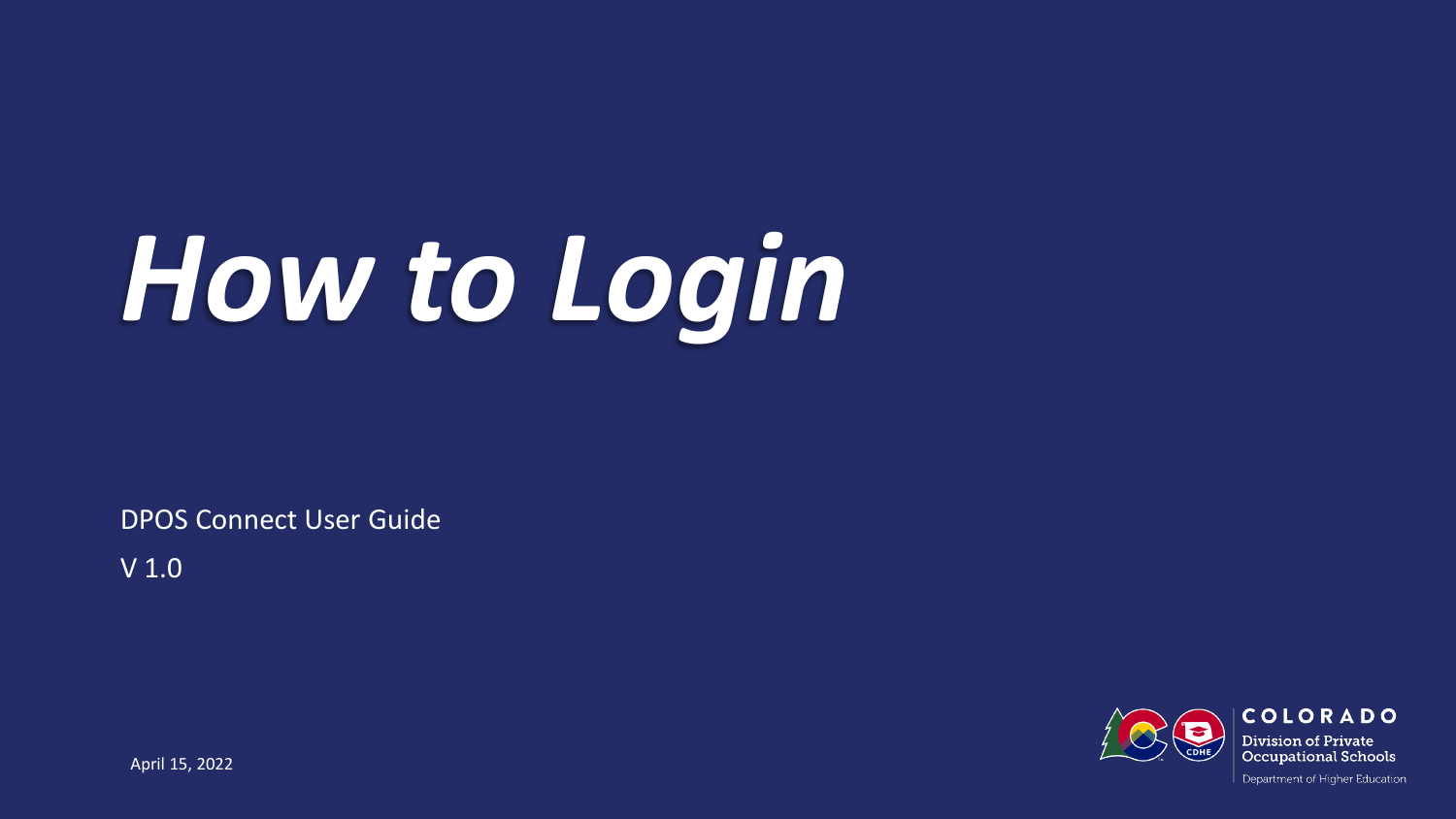# First Time Login

## **Step One: DPOS Website**

Go to DPOS website and click on DPOS Connect on the left-side menu.

**Step Two: DPOS Connect** Click **Go to DPOS Connect** button

#### **DPOS Connect**



#### **Welcome to DPOS Connect**

An online tool for school users to submit/manage applications, forms, fees, school information, and filings required by the Division to maintain compliance

Use this link to go to DPOS Connect:

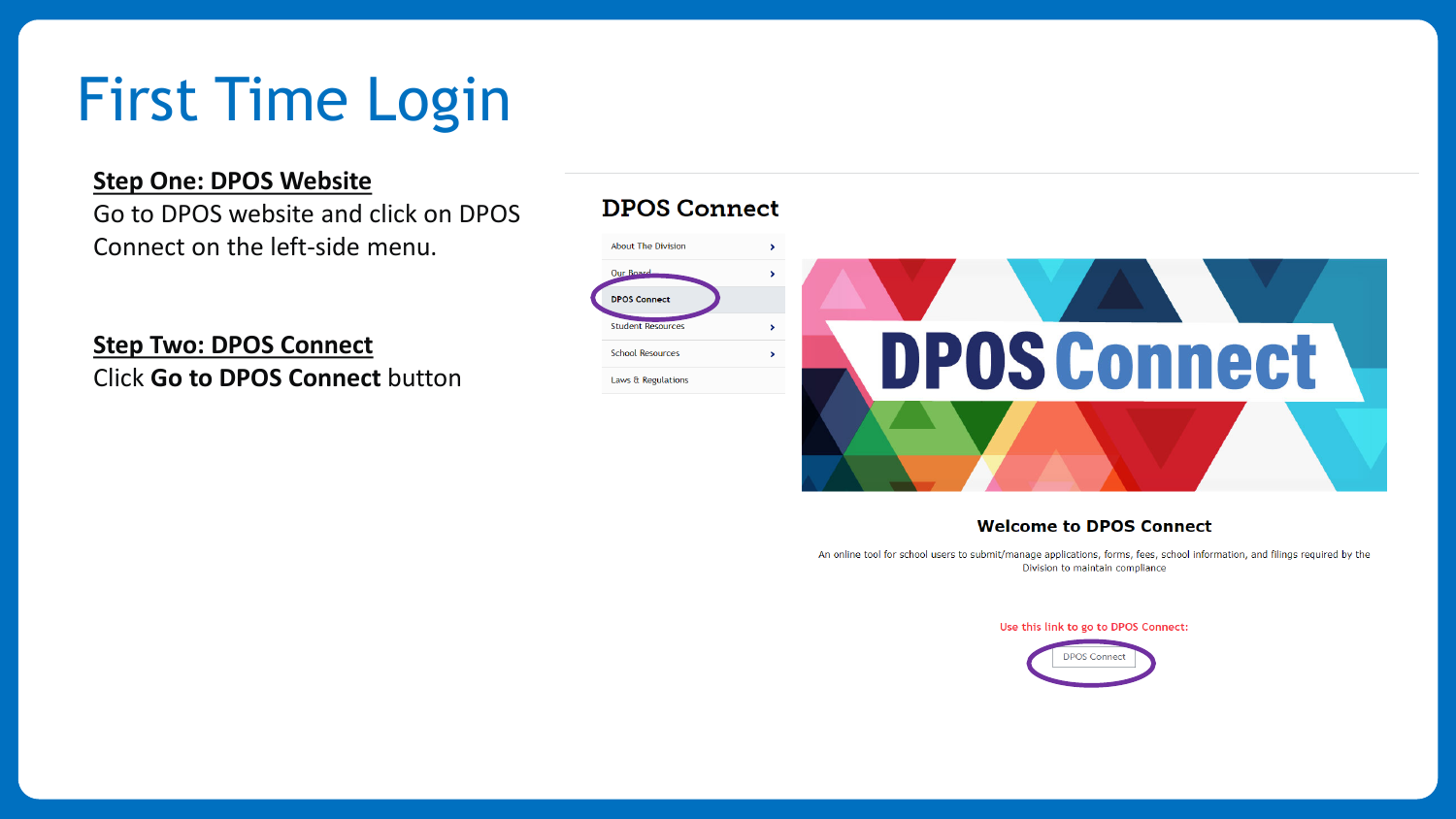# DPOS and ETPL Login

## **Step Three**

Click **Returning Provider/School: Log In** button if you are already a user on the ETPL website. Your username and password are the same to access DPOS Connect.

School users that have not registered with ETPL will use the E-mail address provided to DPOS previously as their username.

To request a username for DPOS Connect, click **New Provider/School/User: Get Started**  and use the Request a Username for DPOS Connect user guide.

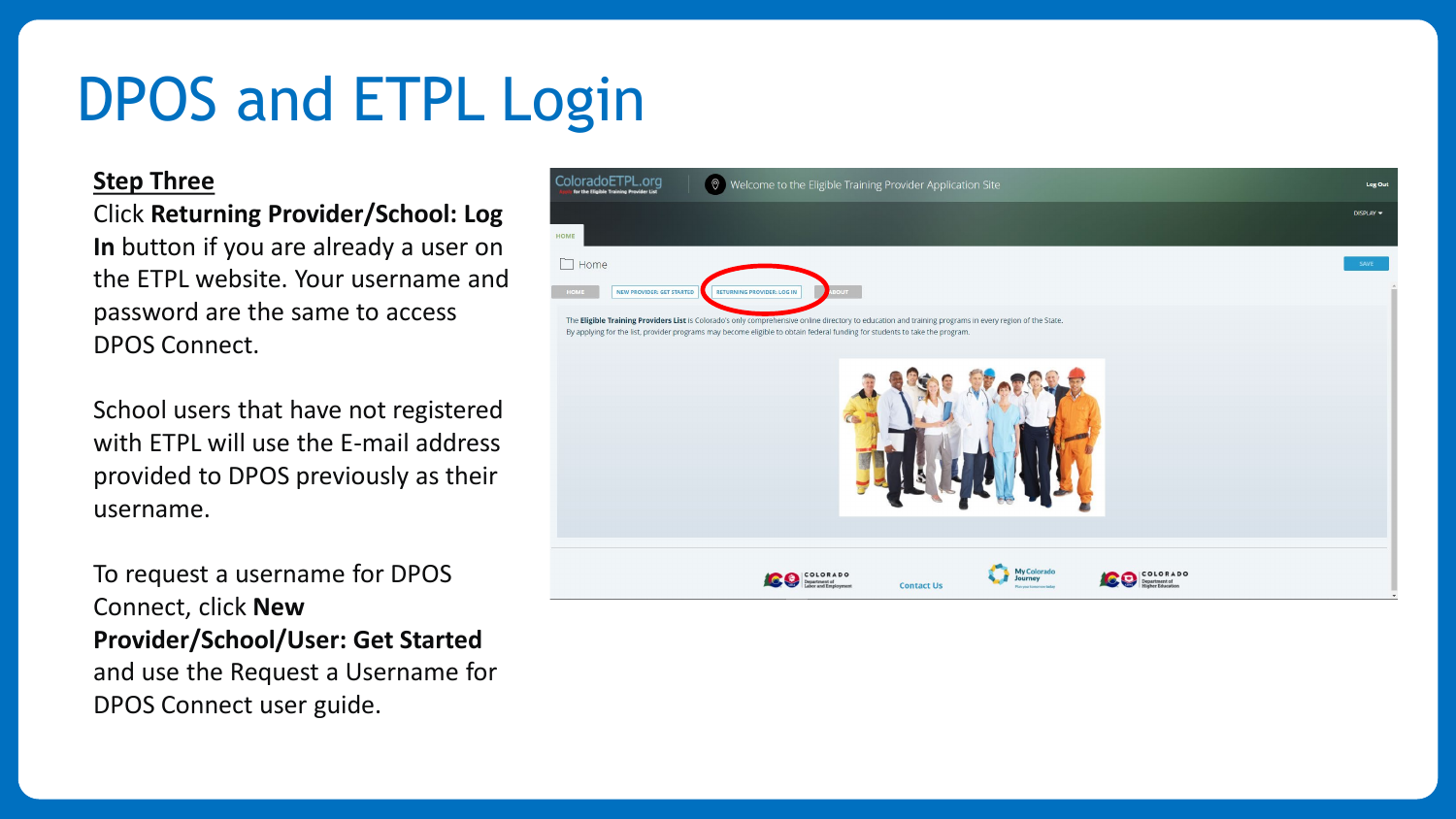# Username and Password

#### **Step Four: Enter Username**

Enter your username which is your Email address.

## **Step Five: Password**

For your first-time login, **click Forgot** 

# ColoradoETPL.org **Apply for the Eligible Training Provider List**

#### **WELCOME**

Your username is your email address.

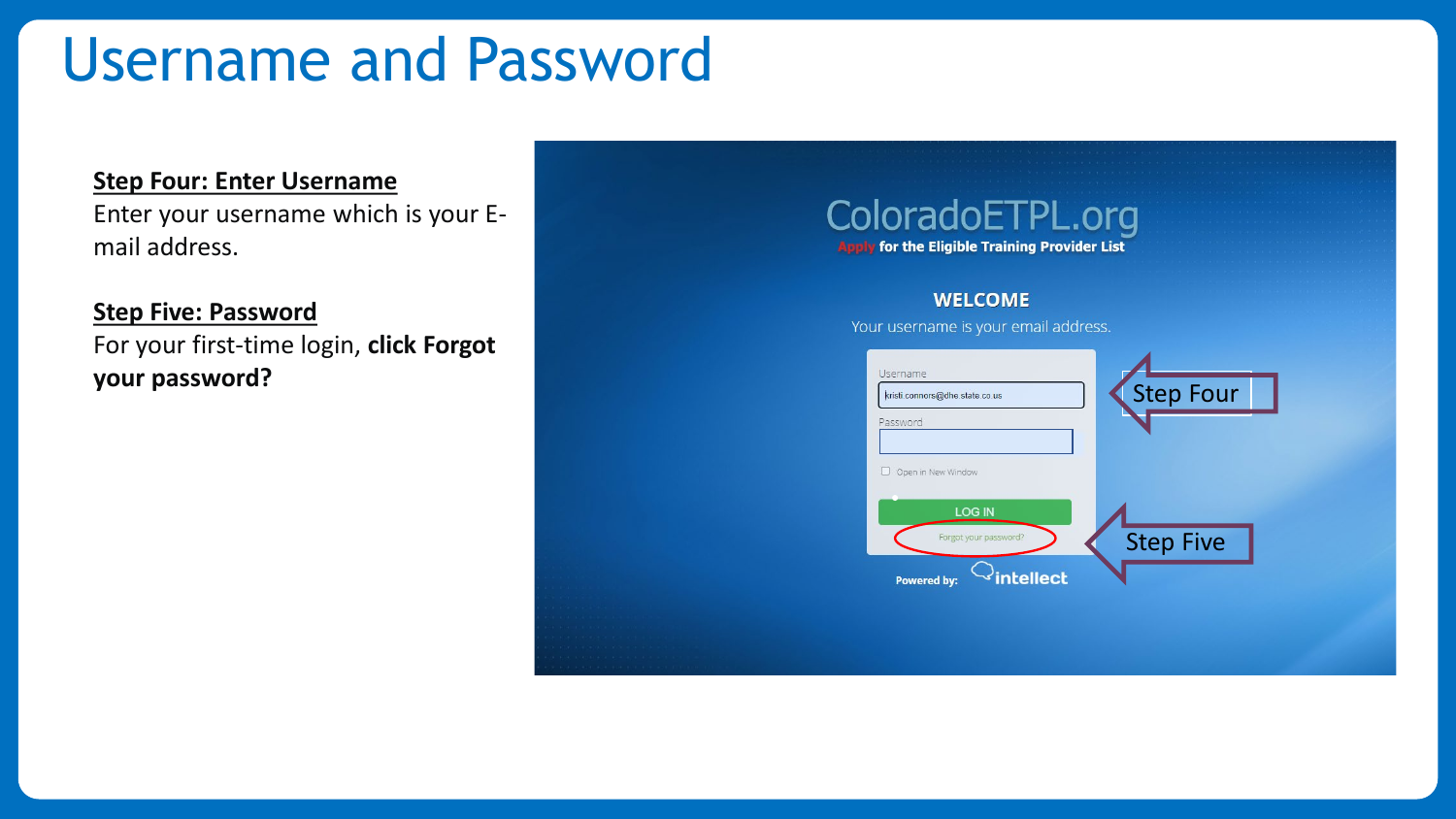# Change Password

# **Step Six: Pop-up Window**

A pop-up window will appear to enter your username (your email address) and your email address in the fields requested. Click **Continue** to receive an email with a security code.

| > Forgot Password? - Google Chrome                   |
|------------------------------------------------------|
| cic.intellect.com/Intellect/ForgotPasswordStep1.aspx |
| <b>Forgot Your Password?</b>                         |
| Please provide the following information:            |
| Username                                             |
| E-mail listed in your profile                        |
| Continue                                             |
| Step Six                                             |
|                                                      |
|                                                      |

# **Step Seven: Check E-mail**

Check your email for an email sent from [admin@intellect.com](mailto:admin@intellect.com) with a code. For ease, it is best to copy the code and paste it in the pop-up window that appeared after you clicked Continue in the previous step.

# Reset your Intellect password